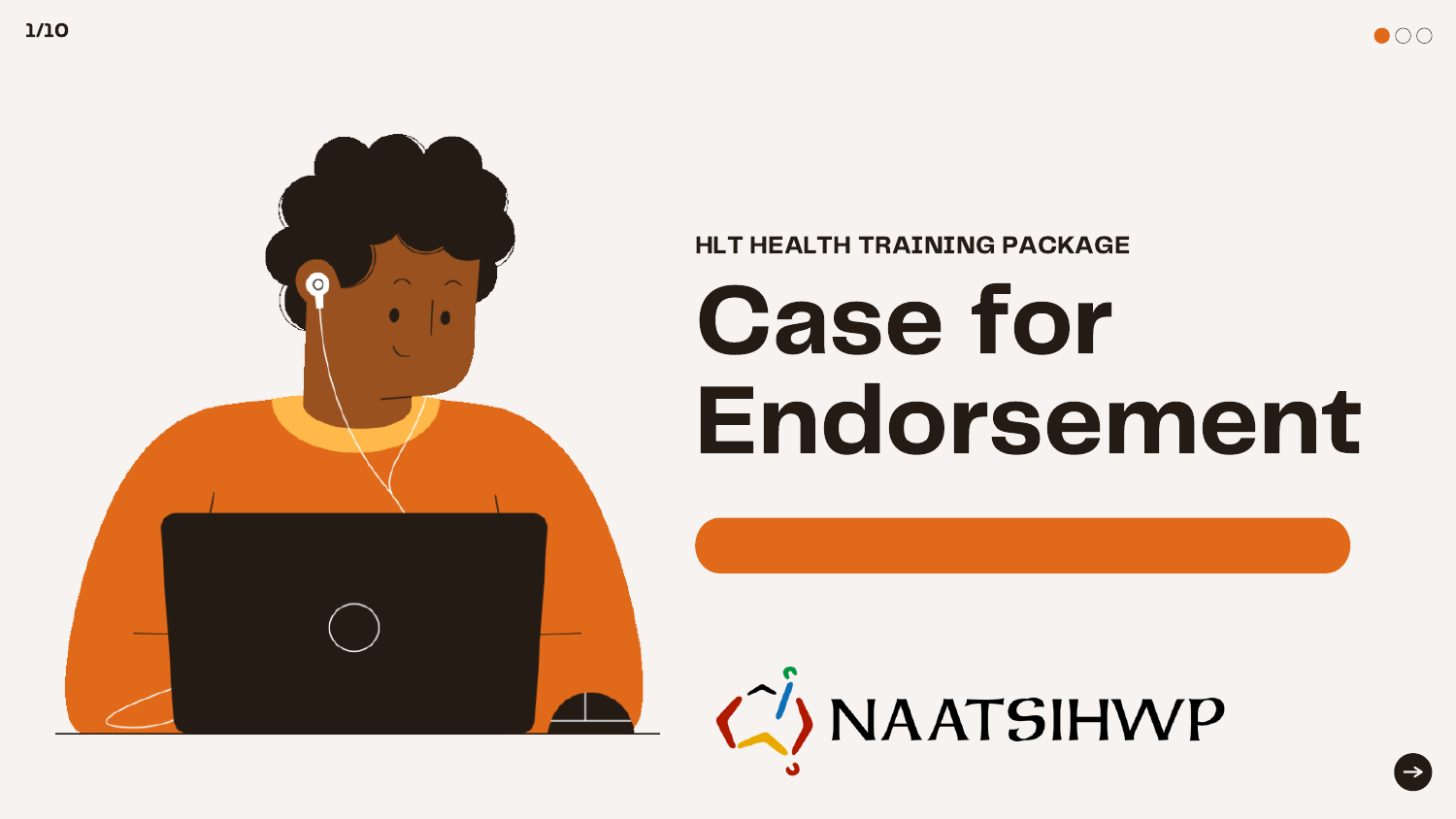*Develop Draft 1 Training package Products*

*Industry Consultation - Identifies needs and skills Gaps*

*SkillsIQ Presents Case for Change to AISC*

*Industry Consultation Draft 2 Training Package Products*

*Additional Consultation on proposed Diploma*

|                 | Industry Consultation - Identifies needs |
|-----------------|------------------------------------------|
| 2018            | SkillsIQ Presents Case for Change to Al  |
| 2018 - 2020     | Develop Draft 1 Training package Proc    |
| Dec 2020        | Industry Consultation on Draft 1         |
| Jan 2021        | Redraft Training Package Products        |
| May 2021        | Industry Consultation Draft 2 Training   |
| IUg ZI          | Additional Consultation on proposed D    |
| Oct 2021        | Final Draft, Case for Endorsement and    |
| <b>Nov 2021</b> | Submission to AISC for approval          |



*Final Draft, Case for Endorsement and Companion Volume*



2/10

### Timeline.

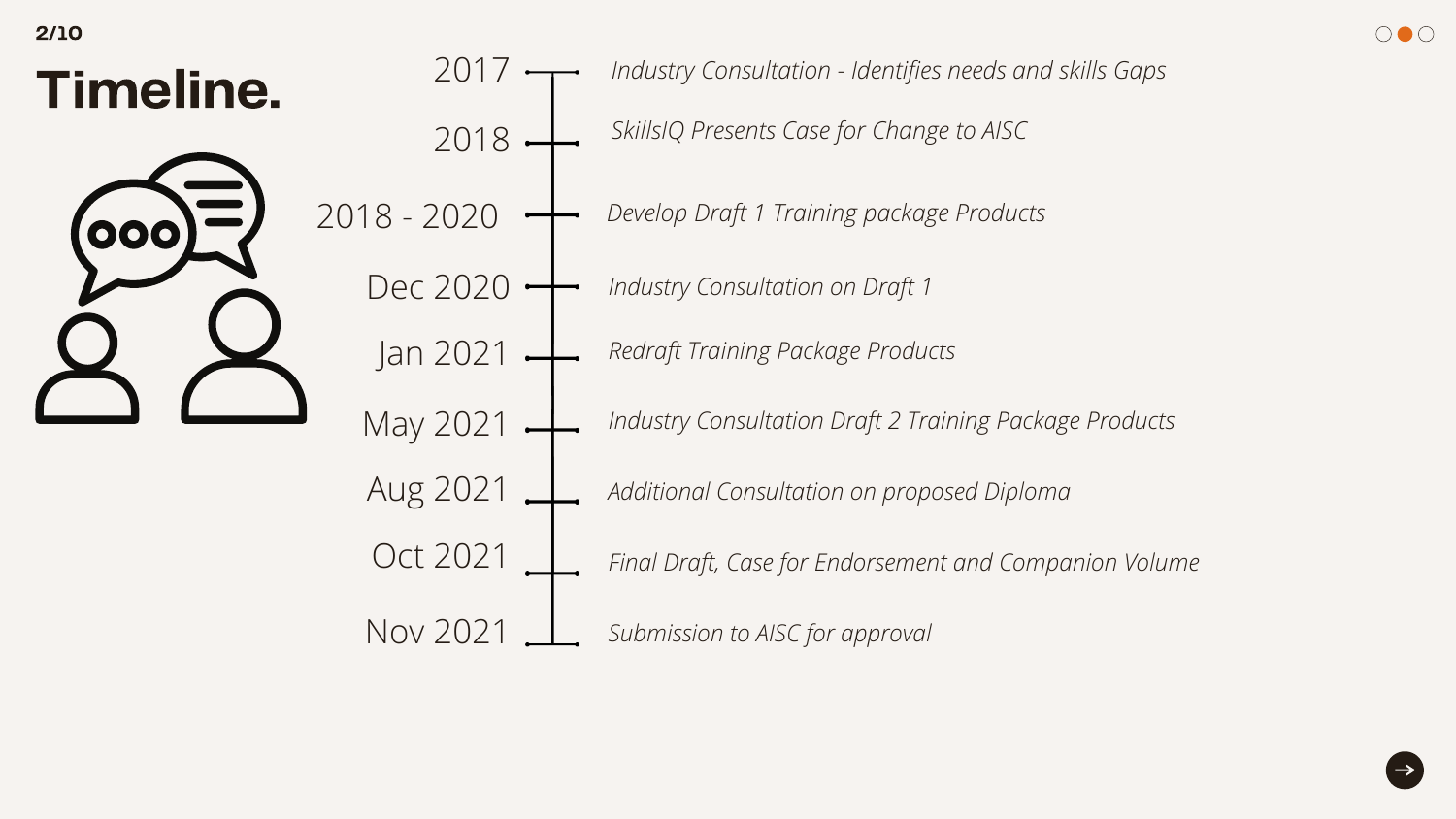Some Concerns include:

- The qualification rules allowed Registered Training Organisations to choose elective units not related to the health qualification. (eg Training and Assessment, Business)
- Over duplication of unit content. Eg skills and knowledge may have common competencies between many units which led to overassessing.
- When breaking down the required skills and knowledge for the current Certificate IV (HLT40213), it was also deemed that the skills and knowledge contained in the units that made up the qualification actually resulted in a Diploma level outcome.





### Skills IQ conducted feedback sessions with RTO's, industry bodies and community to identify problems with the Current Qualification (HLT40213) prior to the review of the training package.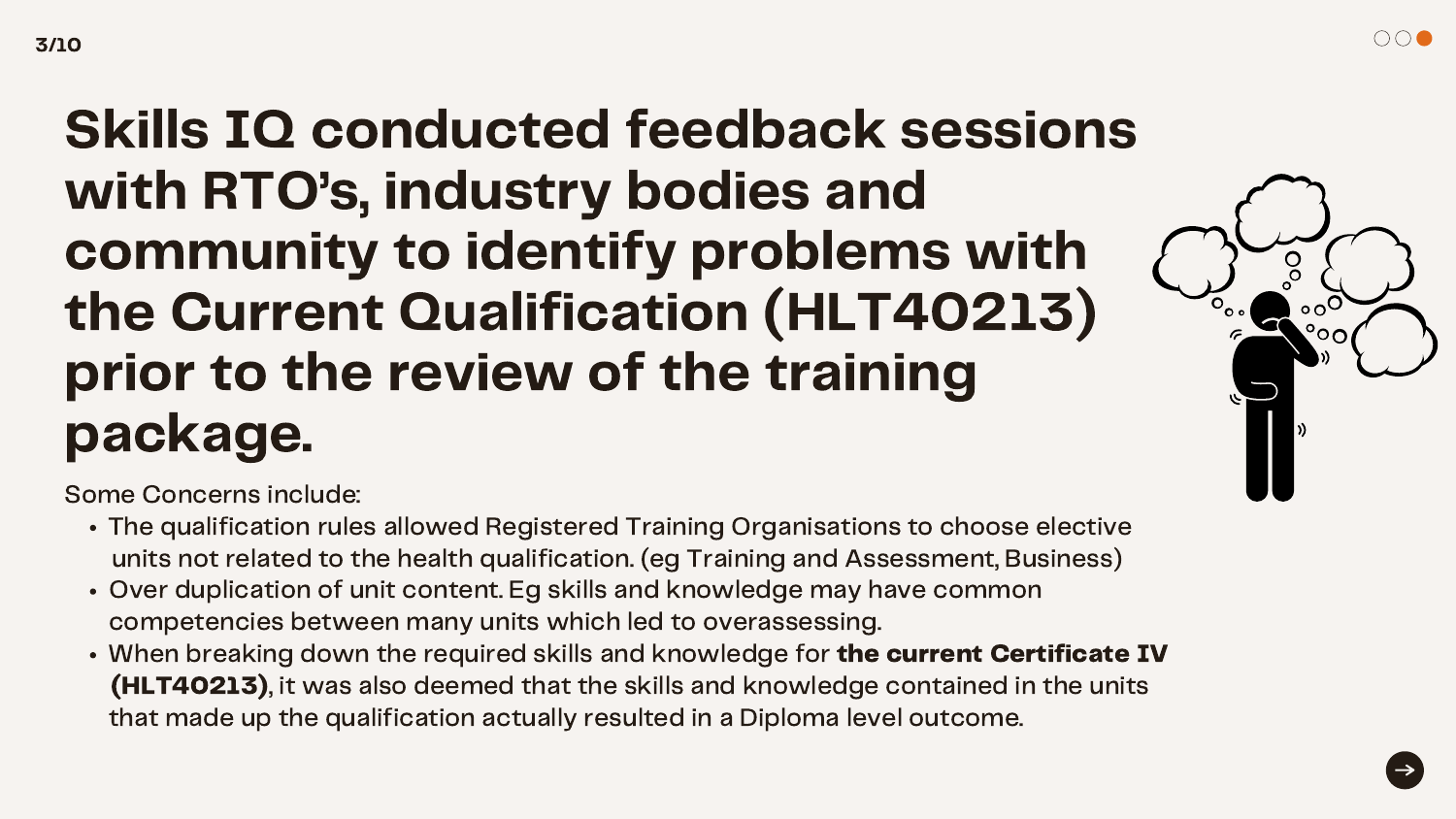- Identification of current community needs and skill gaps were identified, Please see page 3 of case of endorsement document for a full list of the community needs identified.
- As the current HLT40213 is actually providing Diploma level skills and knowledge, the Diploma of Aboriginal and/or Torres Strait Islander Primary Health Care Practice Qualification will supersede the current HLT40213 Certificate IV in Aboriginal and/or Torres Strait Islander Primary Health Care Practice.
- The following qualifications and units of competency have been proposed for endorsement:
	- HLT20121Certificate II in Aboriginal and/or Torres Strait Islander Primary Health Care
	- HLT30121 Certificate III in Aboriginal and/or Torres Strait Islander Primary Health Care
	- HLT40121 Certificate IV in Aboriginal and/or Torres Strait Islander Primary Health Care
	- HLT50121 Diploma of Aboriginal and/or Torres Strait Islander Primary Health Care Practice
	- HLT50221 Diploma of Aboriginal and/or Torres Strait Islander Primary Health Care  $\Omega$ Management
	- HLT60121 Advanced Diploma of Aboriginal and/or Torres Strait Islander Primary Health Care Management

# Summary of Changes

Click image to access Case of [endorsement](https://www.naatsihwp.org.au/sites/default/files/case_for_endorsement_-_atsihw_irc_-_october_8.pdf) document





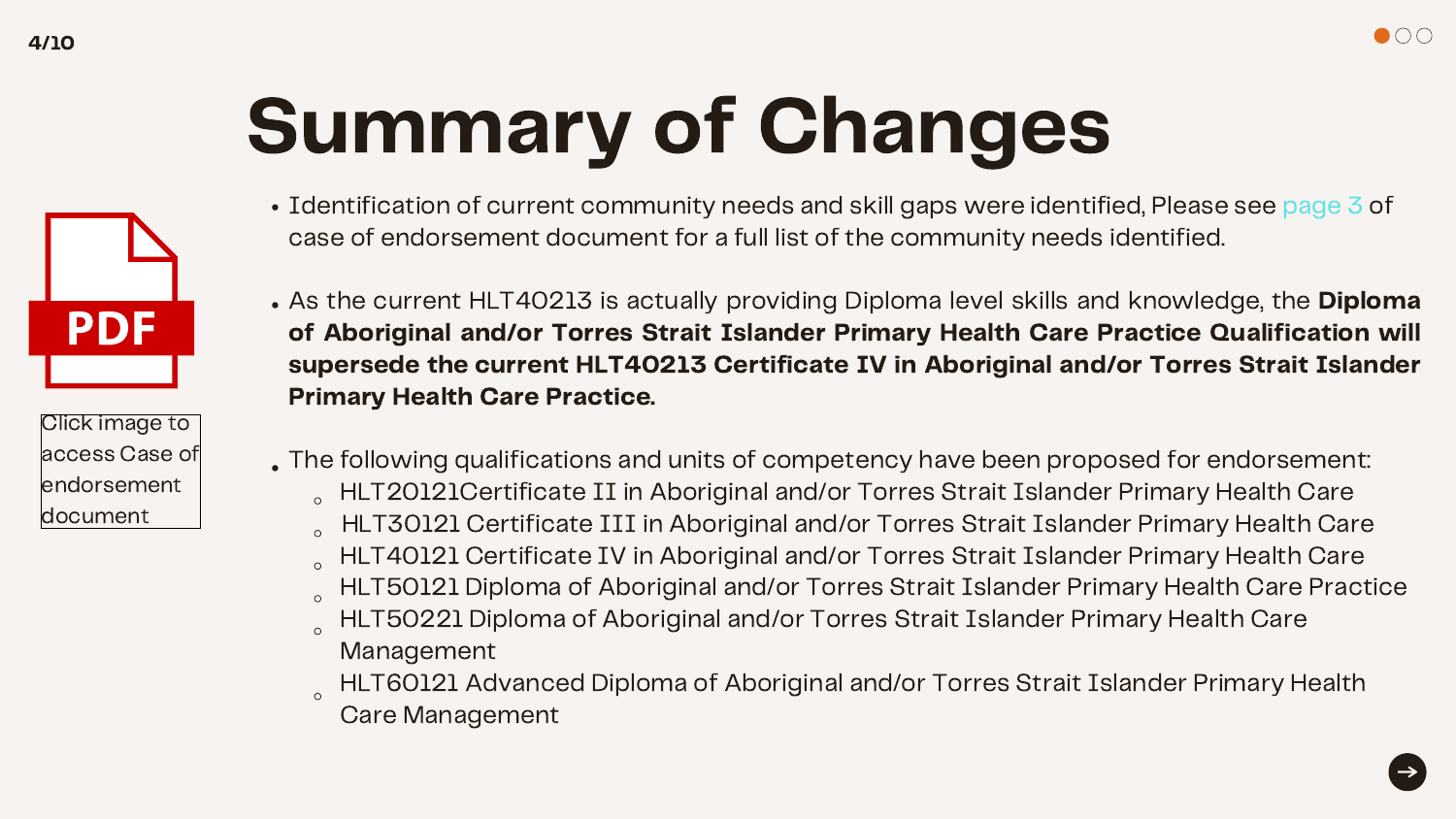The review of 78 units of competency across the Training Packages will remove unnecessary duplication and promote current skills and knowledge across industry sectors. The new HLT Health training packages have been designed to aid implementation of Australian Apprenticeships. Given the multiple entry points into the industry, all Certificate III, Certificate IV and Diploma qualifications in the HLT Health Training Package are suitable for achievement through an Australian Apprenticeship.

The change to the Diploma will be a true reflection of the current training package without adding additional Language, Literacy and Numeracy requirements. This reflects the skills and knowledge currently being taught, but only recognised at the Certificate IV level.

The changes confirms the role of the Aboriginal and/or Torres Strait Islander Health Practitioner and provides the appropriate level of professional recognition of the skills and knowledge of the workers undertaking these important roles in their communities.



# Benefits to endorsing the changes to the Qualifications

Click image to access Case of [endorsement](https://www.naatsihwp.org.au/sites/default/files/case_for_endorsement_-_atsihw_irc_-_october_8.pdf) document



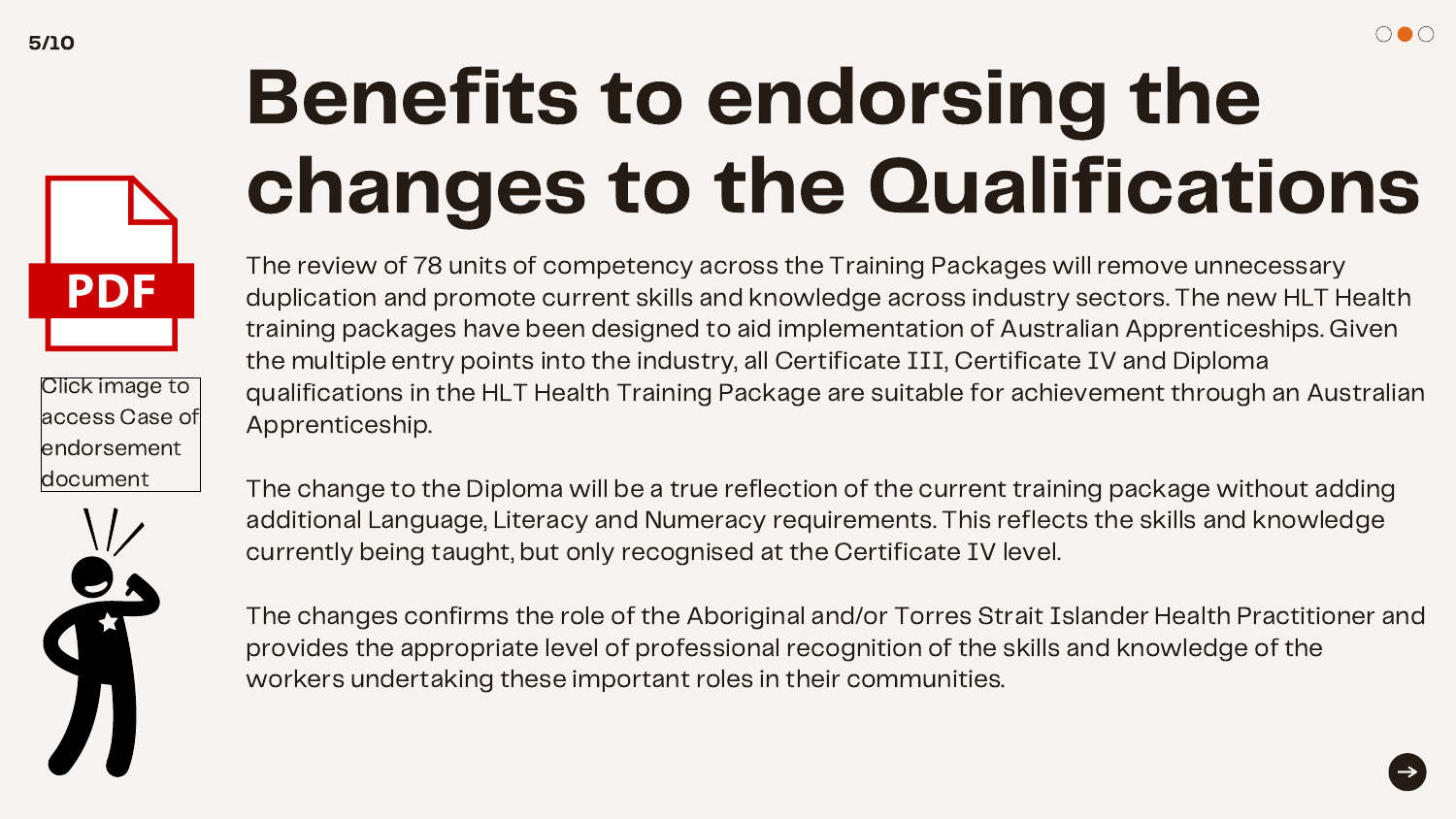Will the change of the qualification from the current HLT40213 Certificate IV to the HLT50121 Diploma be too much in terms of the Language, Literacy and Numeracy Requirements?

No, an independent assessment of the Language Literacy and Numeracy Requirements was completed and found that the new Diploma Qualification requirements were no different to the current Certificate IV requirements. See page 132 in the case for endorsement document for more information



#### I am currently registered with the A&TSI Health Practice Board - AHPRA, will i need to upskill to the Diploma?



No, you will not be required to change your qualification to maintain registration. If you have also let your registration lapse you will still be able to reregister with your HLT40213 Certificate IV in Aboriginal and/or Torres Strait Islander Primary Health Care Practice Qualification. See page 129 in the case for endorsement document for more information.

#### 6/10

### Frequently Asked Questions



02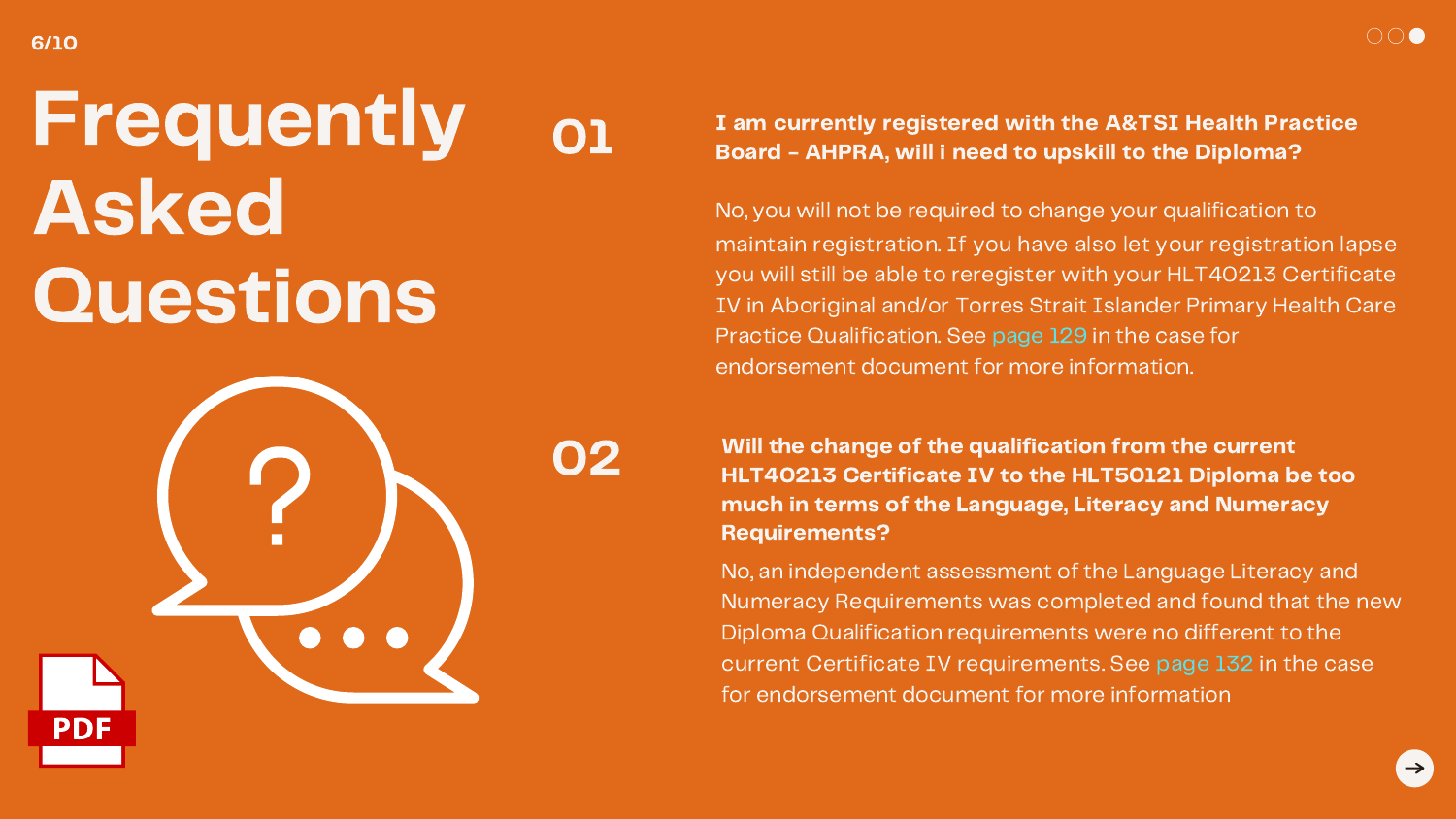I have just started studying the HLT40213 Certificate IV in Aboriginal and/or Torres Strait Islander Primary Health Care Practice, how will these changes affect my studies?

Normally when a qualification becomes superseded Registered Training Organisations have 12 months to implement the new changes.

The IRC and SkillsIQ will be requesting that the Certificate IV in Practice will not be superseded for 5 years from the date of endorsement of the replacement Diploma. This will allow Training organisations time to add the new training package onto their scope and finish current and future students.







#### 7/10

### Frequently Asked Questions

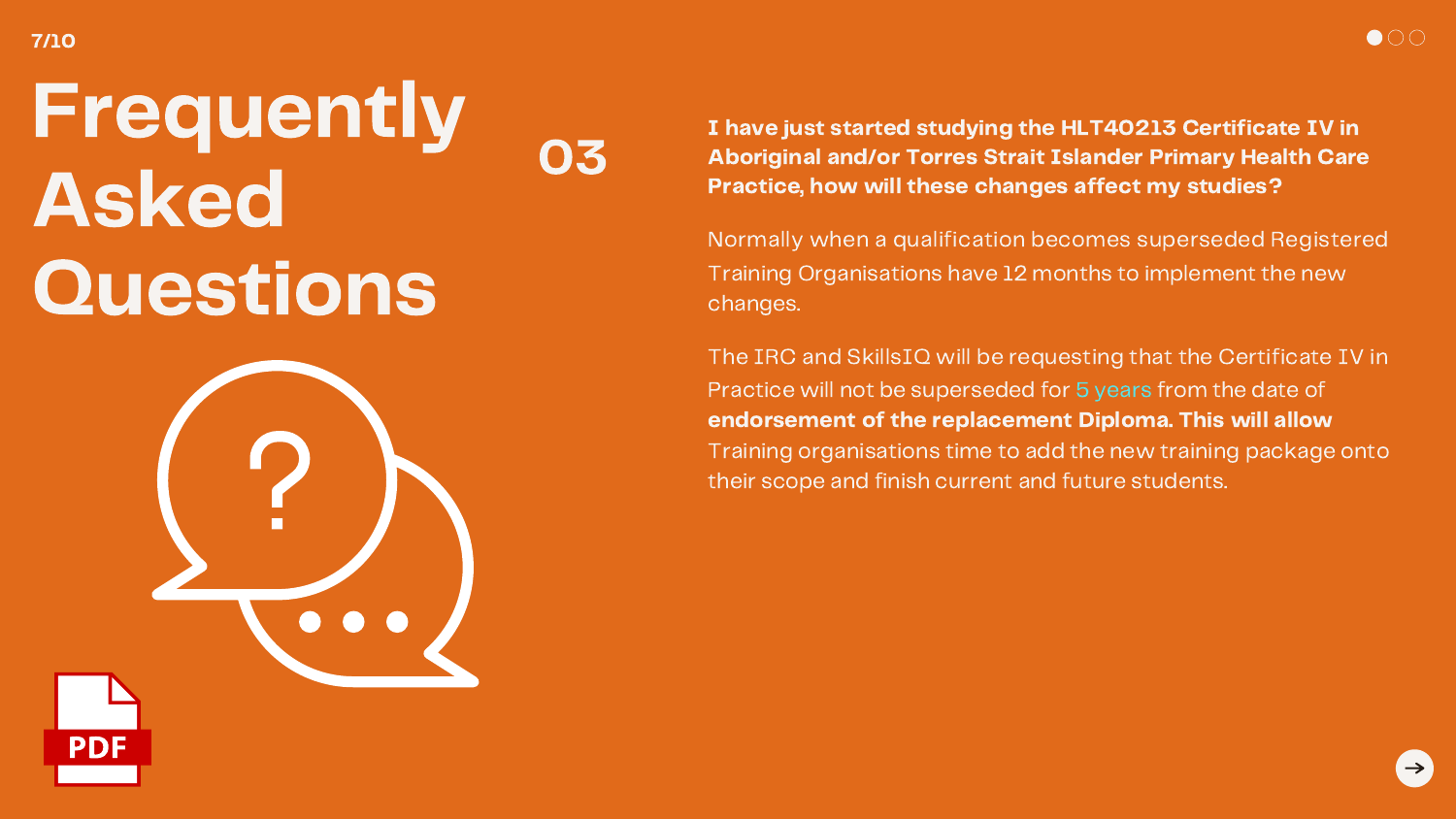#### Will the new Diploma Qualification take longer than the current Certificate IV Qualification?

There is no specified or regulated duration\* attached to any training package qualification. Training package Diplomas vary in content, structure and unit numbers, and therefore in training and assessment duration. The AQF qualification type descriptors recognise differences in qualification content and only nominate typical volume of learning, e.g.:

Certificate IV typically 1 – 2 years Diploma typically 1 – 2 years

In this case, the currently endorsed HLT40213 Certificate IV in Aboriginal and/or Torres Strait Islander Primary Health Care Practice comprises 21 units, made up of 14 core and 7 elective units.

The proposed Diploma of Practice (Draft 3) is comprised of 20 units, made up of 14 core and 6 elective units.



to qualifications, i.e. traineeships and apprenticeships.



 $\rightarrow$ 

- 
- 

### Frequently Asked Questions

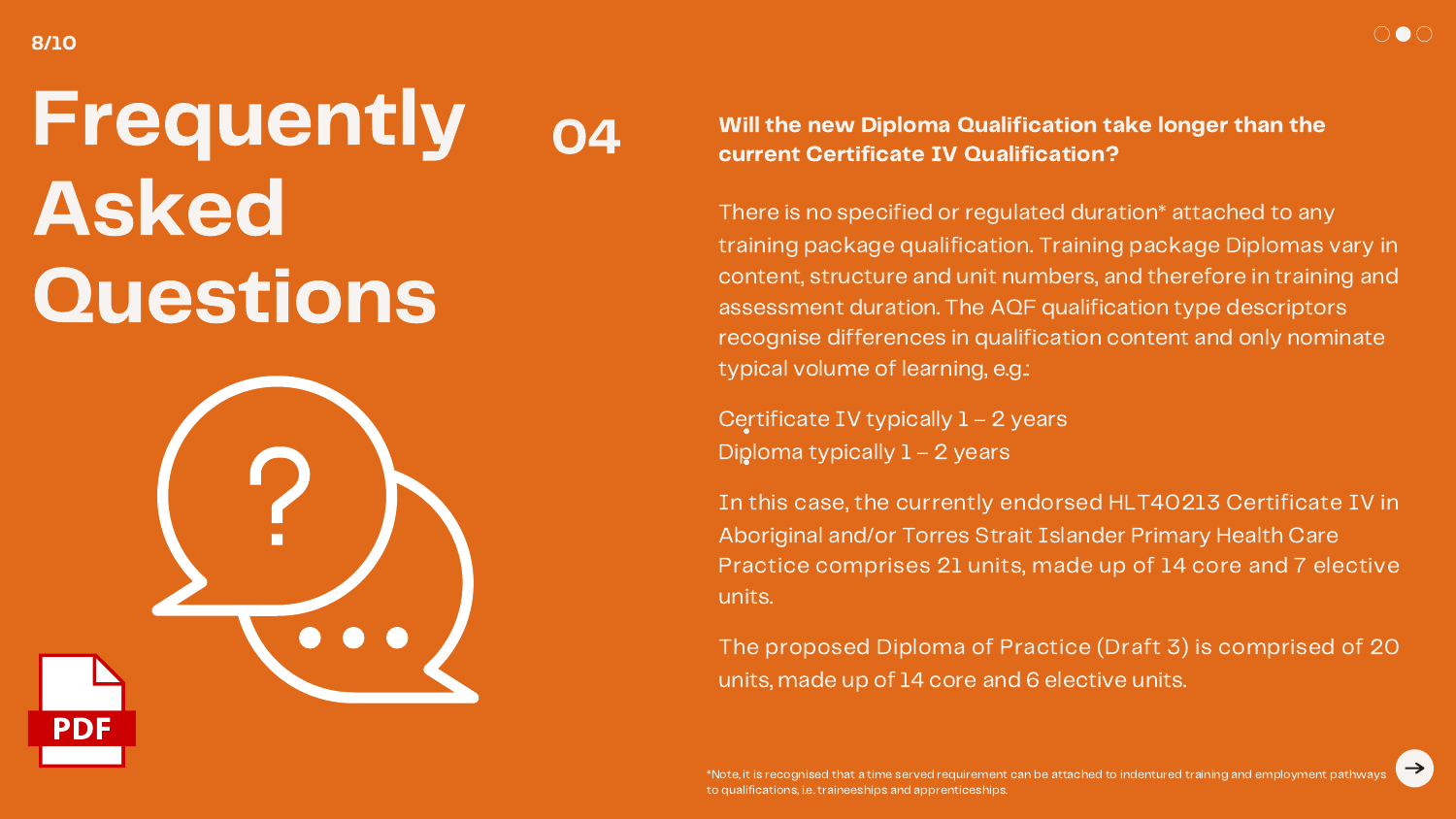#### What will happen if the Case for Endorsement does not get



endorsed?

NAATSIHWP's understanding is that there is a strong possibility that the process (Referring to the timeline) would have to be restarted. All the current draft units of competencies will be disposed of and the timeline will be reset back to the first step. The first step being Industry Consultation- identifying needs and skill gaps in the current HLT training packages.

As we have seen, these changes have originally come directly from stakeholder and industry consultation over many years. (See page 61 in the Case for Endorsement document for a full list of Key Stakeholders). The role of the Aboriginal and Torres Strait Islander Health Practitioner role should be recognised at the Diploma level qualification alongside other Registered Health Professionals.

These changes will strengthen the Aboriginal and Torres Strait Islander Health Workforce by providing current training to meet identified skill gaps, provide clearer career pathways and provide the proper recognition this role deserves.



### Frequently Asked Questions